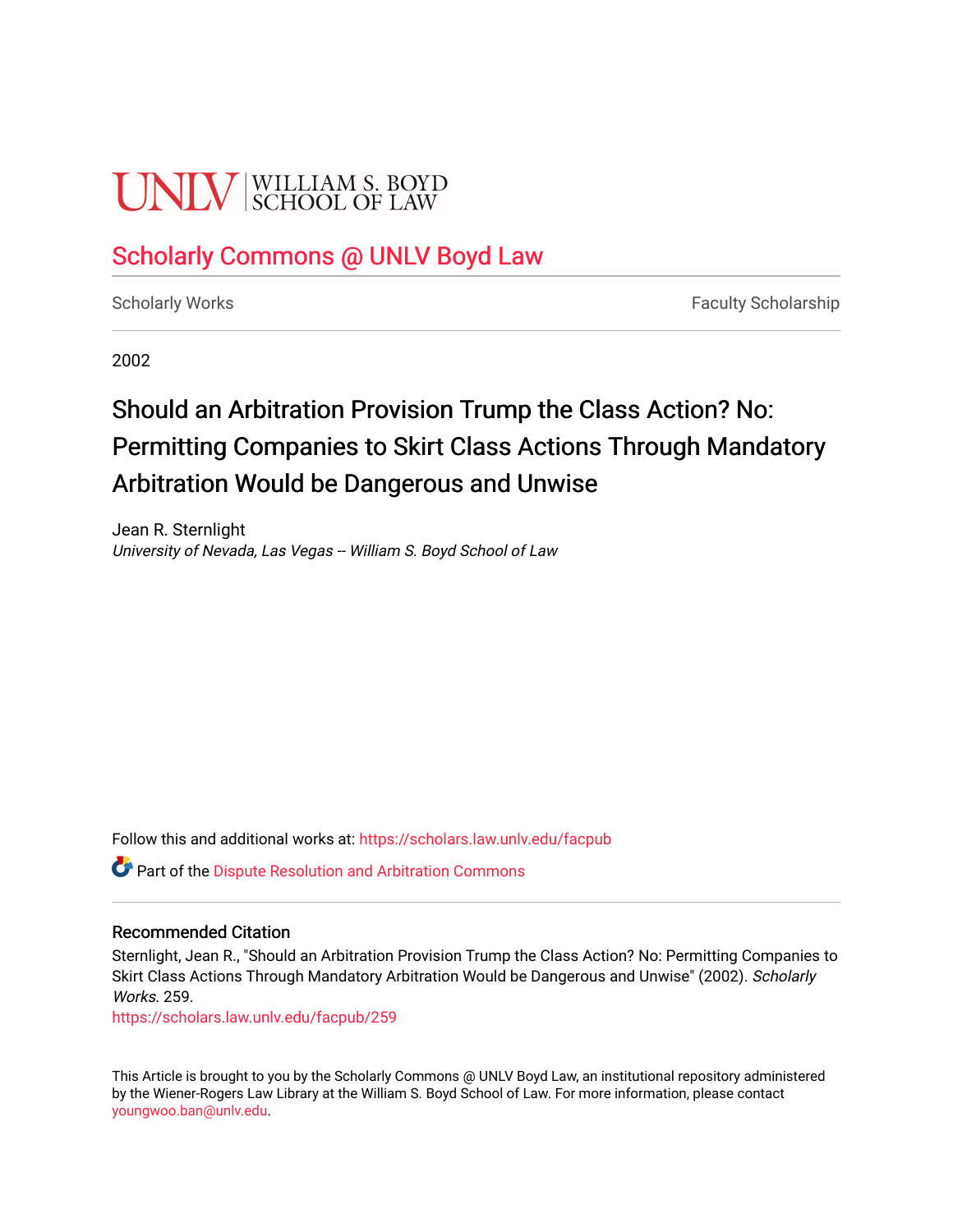# **Should an Arbitration Provision Trump the Class Action?**



**. ; Yes: Permitting courts to** *strike bar on class actions in otherwise clean clause would discourage use of* **4 arbitration**

**By Carroll E. Neesemann**

At first glance it might appear that four recent cases in California federal and state courts evidence *a* trend toward increased power for consumers and employees to challenge pre-dispute arbitration agreements. But not so fiast. The state of the law elsewhere seems quite different. Presumably, even in California, the last word has not been written on the issue. In any case, steps can be taken to improve the likelihood of enforcement of arbitration agreements. And there are road maps to guide companies in writing arbitration agreements that are fair and more likely to stand up, even when they preclude class actions.

#### **Grounds for invalidity**

Arbitration agreements with consumers and employees have long been upheld, despite being contained in contracts of adhesion. Under the Federal Arbitration Act (FAA), a pre-dispute agreement to arbitrate is to be enforced like any other contract and not burdened with special limitations.' Generally, contracts of adhesion between parties of unequal bargaining power are enforceable unless they exhibit some additional infirmity. The U.S. Supreme Court has approved numerous arbitration agreements that apparently had been imposed on plaintiffs who had little or no bargaining power. Six involved claims of customers or employees in the securities industry.' Two were franchise cases.' One involved an auto distributorship against a manufacturer.' Another concerned a homeowner.' Two recent cases addressed the claims of a borrower<sup>6</sup> and an employee,<sup>7</sup> respectively.

#### **Unconscionability**

One ground that can invalidate an arbitration agreement is unconscionability. In the words of the Supreme Court, "[Glenerally applicable contract defenses, such as fraud, duress, or unconscionability, may be applied to invalidate

Continued on Page 14.

*No: Permitting companies* **to** *skirt class actions through mandatory* **arbitration** *would be dangerous anid I nwis e*



#### **By Jean R. Sternlight**

Companies are deliberately using mandatory arbitration to prevent consumers and employces from joining together in class actions. As Carroll Neesemann has explained, eliminating the class action is a "strong incentive" of those companies that impose the requirement of arbitration on consumers and employees.<sup>1</sup> Mr. Neesemann defends this phenomenon, and his article offers companies and their attorneys some tips on how to effectively use arbitration to insulate themselves from the threat of class actions. By contrast, this essay argues that it is dangerous and unwise to permit companies to use mandatory arbitration to exempt themselves from class action suits.

#### **The phenomenon of eliminating class actions**

Companies have recently begun to use arbitration clauses explicitly to proscribe consumers or employees from joining together in class actions. A clause imposed by credit card provider MBNA states in relevant part, "[NIo claim may be brought as a class action or as a private attorney general. You will not have the right to act as a class representative or participate as a member of a class of claimants with respect to any claim." Numerous other companies have adopted similar language, which is geared to prevent customers or employees from joining together in class actions either in arbitration or in litigation. Drafters of these clauses know that if they can eliminate class actions, they can often eliminate claims exposure altogether because individual claims will not be brought.'

The limitation on class actions within arbitration as well as litigation is significant. Although many have assumed that a class action arbitration is a sort of procedural oxymoron, arbitral class actions are well established in California' and. have been brought in several other jurisdictions as well.<sup>4</sup> California attorneys who have participated in arbitral class actions describe the process as quite similar to the litigated class action. These attorneys explain that the court decides "class" issues such as the definition of the class and the terms of the class notice, and that the fact finding is then turned over to the arbitrators.'

#### *Continued* on Page 19.

Jean Stemlight is John D. Lawson Professor of Law at the University of Missouri-Columbia School of Law. She can be reached at stemlightj@missouri.edu.

Carroll Neesemann is a partner in Morrison & Foerster LLP in New York and wishes to acknowledge the assistance provided by David Brown, an associate in the firm, and an article by Professor Jean R. Stemlight, As Mandatory Binding Arbitration Meets the Class Action, Will the Class Action Survive?, 42 Wm. & MARY L. REV. **1** (2000), which poses some of the issues and collects some of the cases discussed in this article.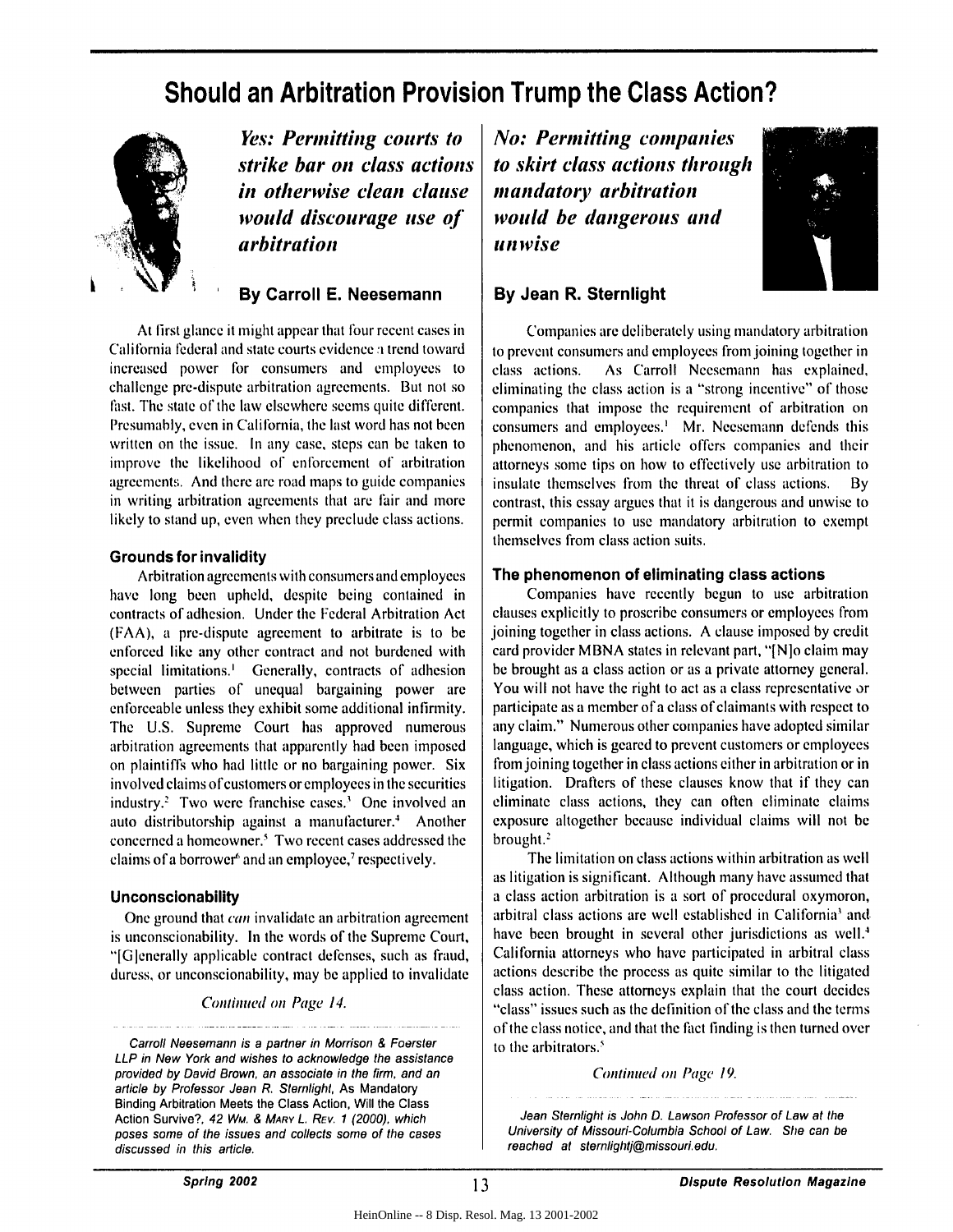#### **Sternlight**

Continued from Page **13.**

#### **Is the class action a good thing?**

Although Carroll Neesemann and potential defendants may not like class actions," the U.S. Congress and Supreme Court have clearly endorsed the procedural device. Tracing its roots to the Middle Ages, the modem class action was made part of the Federal Rules of Civil Procedure in 1966. In 1980, the Supreme Court set out some of the many advantages of the class action procedure: otherwise be filed, it is reviled by potential defendants and beloved by potential plaintiffs and those who seek to ensure that our laws are properly enforced. Whether compared to individual litigation or to individual arbitration, class actions help deal with problems of lack of information and lack of financing for small claims.

Specifically, consumers often lack the knowledge that their contract may be illegal, and employees may well not realize that they are being discriminated against or otherwise treated illegally. But when such potential claimants are included in a class, they are afforded

### The resolution of individual claims through arbitration is no adequate substitute for the resolution of group **cla** ims in a class action.

I[t] may motivate [plaintiffs] to bring cases that for economic reasons might not be brought otherwise, [thereby] vindicating the rights of individuals who otherwise might not consider it worth the candle to embark on litigation in which the optimum result might be more than consumed by the cost .... [T]he financial incentive that class actions offer . . . is a natural outgrowth of the increasing reliance on the 'private attorney general' for the vindication of legal rights .... Where it is not economically feasible to obtain relief within the traditional framework of a multiplicity of small individual suits for damages, aggrieved persons may be without any effective redress unless they may employ the class-action device.<sup>7</sup>

More recently, in Ortiz v. Fibreboard Corporation, the Supreme Court again explained that the class action is highly advantageous because of the "opportunity to save the enormous transaction costs of piecemeal litigation.<br>..."\*

Because the class action allows claims to be brought that could not notice of the claim and typically given an opportunity to choose whether to participate in the class action.

Further, even when consumers or employees begin to suspect that they are being treated illegally, it often makes no sense forthem to bring claims individually. Only an irrational and/or independently wealthy consumer would take the time and spend the money to fight claims regarding issues such as excessive check bouncing charges or improper phone billing policies. Many employees are in a similar position when they don't cam a great deal of money to start with, can't prove large dollar losses, and don't want to run the risk of being fired. When claims are small, the individual plaintiffs will not be able to afford to hire attorneys, nor will rational attorneys take such claims on a contingent fee basis. Thus, as a California appellate court explained, the class action prohibition is used to obtain "virtual immunity" for the company from small claims."

Arbitration itself offers no adequate solution to these problems. Arbitration is not always quicker and cheaper than litigation. In the employment context, many plaintiffs in arbitration have found that they must pay thousands and thousands of dollars in filing fees and arbitrator hourly fees simply to get the services of a neutral that they could

procure in court for a mere filing fee." Further, even ifarbitration were shown to be quicker and cheaper, it has never been demonstrated that consumers or employees who pursue individual claims in arbitration, without the assistance of an attorney, have a decent likelihood of prevailing on theirclaims."

**I**

Moreover, the district court in *Ting v.*  $AT\&T^2$  points to an even more fundamental problem: many of the group claims that are typically brought in class actions are not even subject to resolution on an individual basis. After having examined the types of claims that had actually been brought against AT&T in the previous year, the district court reached the following conclusion:

It appears that the principal types of claims which members of the class can expect to litigate outside small claims court are not individual billing disputes or disputes about poor service, but claims of intentional misconduct, such as discrimination or harassment in the course of providing service, credit reporting problems and problems relating to identity theft and claims that involve practices or problems that pertain to all or a group of consumers. Examples of group claims include complaints about the way AT&T is measuring the length of a call or complaints that AT&T has misrepresented the terms of a calling plan in its advertising. **If** a consumer complains about such a practice, AT&T can try to satisfy the consumer by making a billing adjustment, but it cannot change its practice as to only that consumer without being considered discriminatory under the FCC's standards. $<sup>13</sup>$ </sup>

In other words, the resolution of individual claims through arbitration is no adequate substitute for the resolution of group claims in a class action. As the *Ting* court concluded, "It would not have been economically feasible to pursue the claims in these cases on an individual basis, whether the case was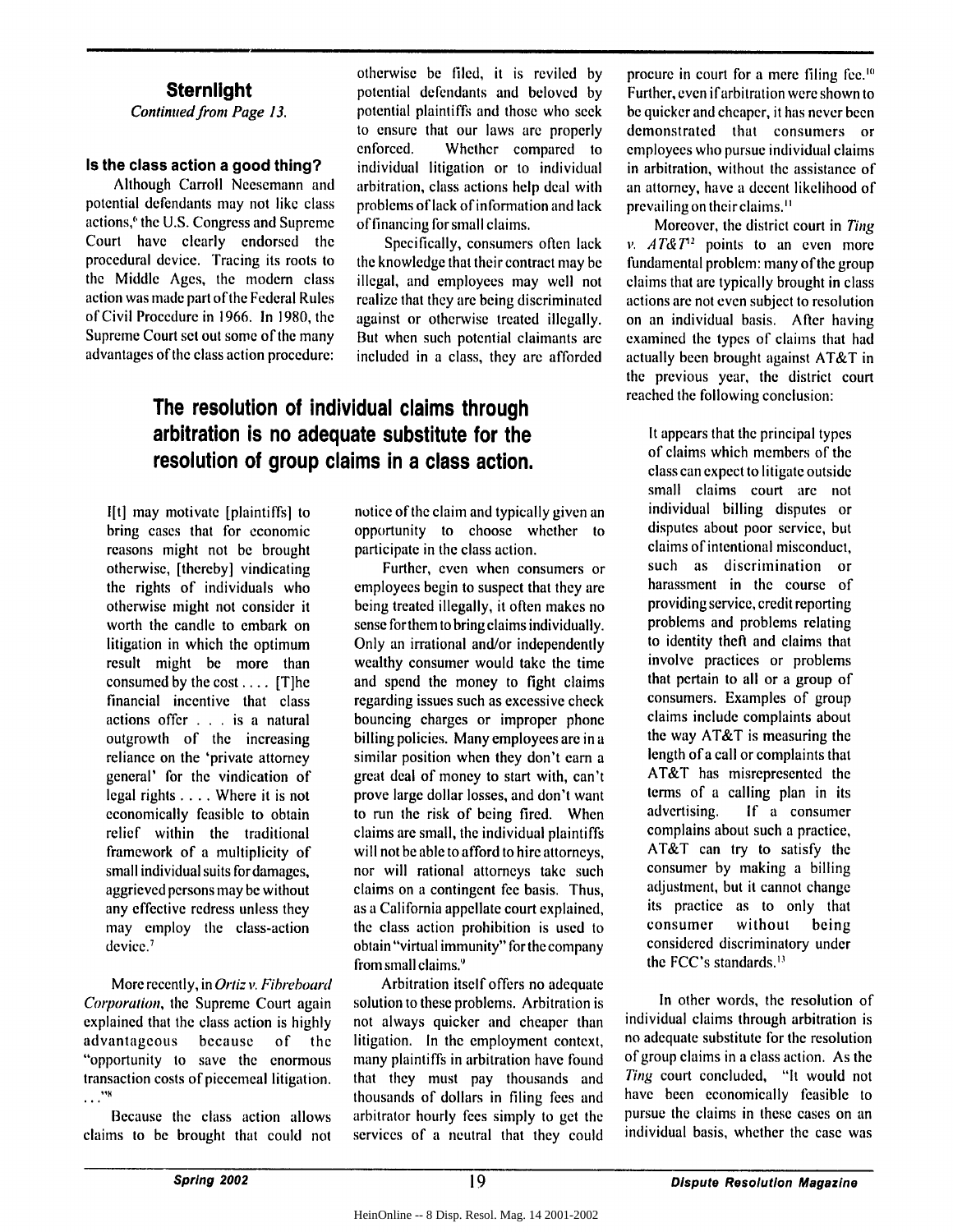brought in court or in arbitration."<sup>14</sup> While Mr. Neesemann contends that  $\mu$ uch claims "appear to be ... within the jurisdiction of regulatory entities set up to police such practices,"<sup>15</sup> his position fails to recognize that our legal system is dependent on suits brought by individual victims and not merely by poorly funded regulatory agencies. As the Ting court explained, "ITIhe FCC does not appear to have concerned itselfwith obtaining individual relieffor the complainants, even in situations where the FCC has concluded the carrier committed an 'egregious' practice."<sup>16</sup>

Some might suggest that if an individual consumer or employee lacks the knowledge or financial wherewithal to bring a claim individually, then the claim must not be worth bringing. However, in approving the use of class actions both Congress and the Supreme Court have recognized that a group claim may be important to support enforcement of the law, even where an individual claim might not be viable. It is unjust for a company to illegally lake small amounts of money from millions of consumers or employees simply because no individual consumer or employee can bring a legal challenge to that action.<sup>17</sup>

Some might also suggest that because class actions are sometimes abused by plaintiffs or their attorneys, companies are justified in using arbitration clauses to protect themselves. However, while there is no doubt that some class action settlements have brought more benefit to the plaintiffs' attorneys than to the class members, these problems cry out for legislative reform rather than companies' self-help. Proposed reforms to the class action are currently under review at various levels including Congress. Revisions to the class action process should be implemented by legislative bodies and rules drafters, after having considered all sides' perspectives, rather than by companies seeking to maximize their own self interest. If we have learned nothing else from the Enron debacle, at least it has illustrated that leaving companies to regulate themselves does not always serve the public interest.

#### **Challenges under existing law**

Under existing law at least two types of legal challenges can be brought to prevent companies from using arbitration clauses to insulate themselves from class actions.'" Sometimes eliminating the opportunity to proceed by class action can be attacked as unconscionable, and sometimes eliminating the opportunity to proceed by class action can be shown to violate the terms of a particular federal statute. Both challenges require that plaintiffs make a strong factual showing.

#### **The unconscionability argument**

To establish that an arbitration clause is unconscionable, plaintiffs must usually attack it on both procedural and substantive grounds. Courts will not void clauses based on generalized attacks, $\frac{1}{2}$  so plaintiffs must be sure to build strong factual records using documents, affidavits and depositions." The procedural element is usually fairly easy to establish where the arbitration

which any consumer has so little at stake that she cannot **be** expected to pursue her claim. . . . *The* ban is effectively one-sided since it is hard to conceive of a class action suit that AT&T would file against its customers. And the only justification advanced for it, that it will limit AT&T's costs of litigation, is insufficient to overcome numerous determinations by legislators and courts, . . that class action treatment offers the public a vehicle for vindicating legal rights when individual claims are not economically feasible. For all these reasons, the ban on class actions is substantively unconscionable.'

A: least four other courts have similarly concluded that a prohibition on class actions helped to render a mandatory arbitration provision, or the

## When a clause prohibiting class action operates to entirely deprive claimants of a viable forum in either litigation or arbitration for their claims, that prohibition alone ought to be sufficient to render the clause unconscionable.

clause has been imposed on a mandatory basis. Substantively, while the precise wording varies from jurisdiction to jurisdiction, a contract is usually deemed to be unconscionable when it is substantially one-sided or unreasonable.

When a class action prohibition operates entirely to deprive plaintiffs of a viable forum for their claim, either in arbitration or in litigation, plaintiffs should be able to show that the prohibition is substantively unconscionable. The federal court in Ting made just such a finding:

[T]he prohibition on class actions will prevent class members from effectively vindicating their rights in certain categories of claims, especially those involving practices applicable to all members of the class but as to

class action prohibition itself, substantively unconscionable.<sup>22</sup> While Mr. Neesemann is correct that in some cases other factors also contributed to these courts' findings of unconscionability, the courts' decisions provide no support for the position that a "mere" class action prohibition should be permissible so long as the arbitration clause does not contain other unfair features. Rather, when the class action prohibition operates entirely to deprive claimants of a viable forum in either litigation or arbitration for their claims, that prohibition alone ought to be sufficient to render the clause unconscionable.<sup>23</sup>

Admittedly, the unconscionability argument cannot and should not be used to void all class action prohibitions. By its nature, the argument is fict-dependent. Thus, in those cases where plaintiffs'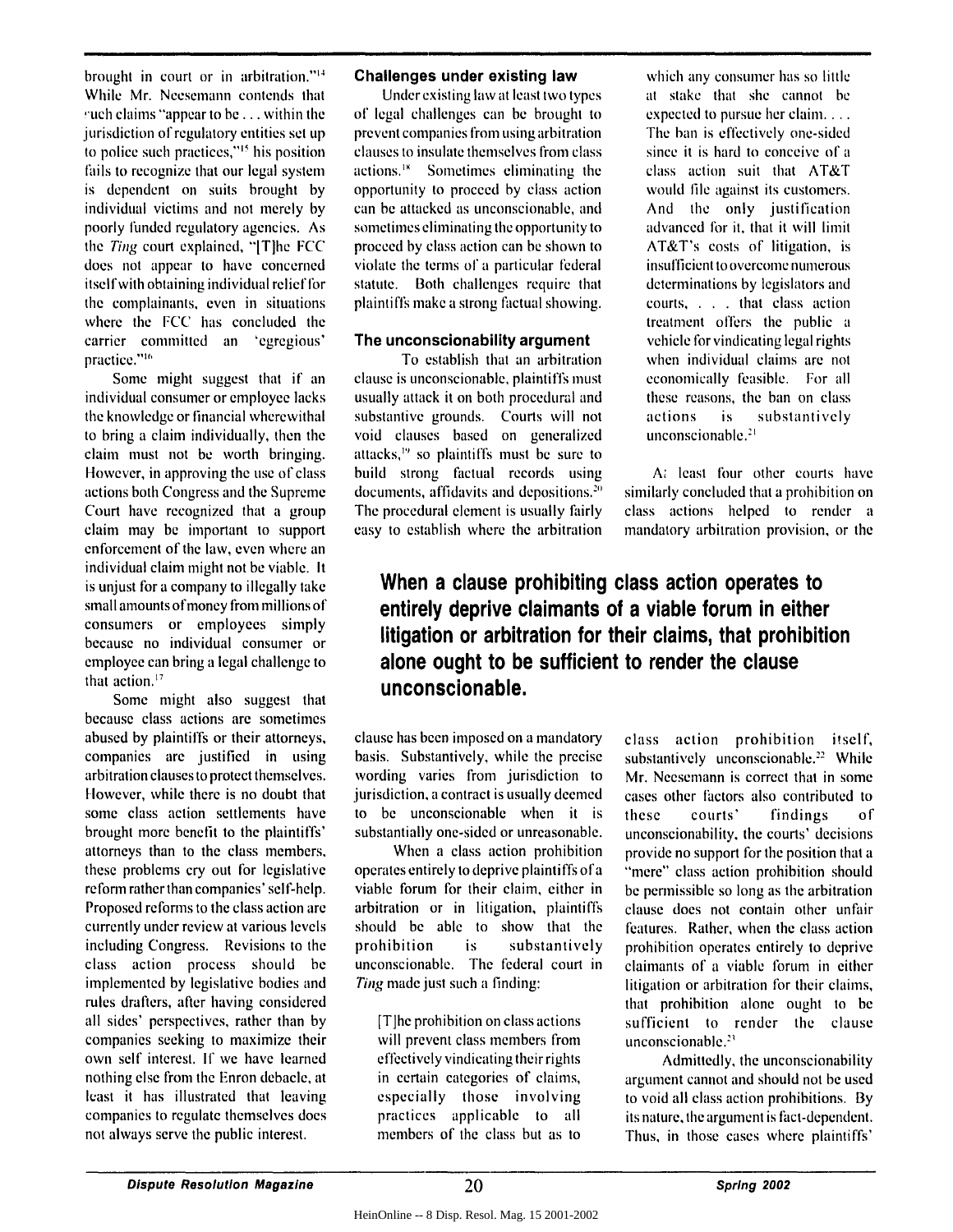individual claims are such that individualized arbitration is an adequate forum, the class action prohibition may not be unconscionable. But where, as the court found in Ting, the company is using the class action prohibition contained in the arbitration clause "to shield itself from liability"<sup>24</sup> by making it "very difficult for anyone to vindicate her rights"25 in any forum, then courts should find such prohibitions unconscionable.

#### **The statutory argument**

It is now well established that mandatory arbitration clauses must fall when they are found to prevent plaintiffs from vindicating federal statutory rights. Thus, the Supreme Court and numerous federal circuits have explained that arbitration clauses are invalid when they impose excessive costs or deny plaintiffs remedies to which they are entitled under federal law.<sup>26</sup>

#### **A need for legislative action?**

**It** is clear that companies are already heeding the advice ofCarroll Neesemann and others by attempting to use arbitration clauses as a shield to protect themselves from both arbitral and litigated class actions. What is not yet clear is whether courts will put their imprimatur on companies' efforts to eliminate class actions. If courts follow Ting and prove willing to use unconscionability and statutory doctrines to limit companies' efforts at sell-protection, then no legislation may be needed. But, if most courts fail to follow this lead and instead allow companies to use arbitration clauses to insulate themselves from liability, then legislative action will be required.

The "due process" protections urged by Mr. Neesemann are meaningless in situations in which companies are using class action prohibitions to prohibit consumers or employees from pursuing

## rights in any forum. Arbitration clauses are inherently unfair when they contain class action prohibitions that eliminate plaintiffs' opportunity to vindicate their

Depending upon the language and legislative history of the particular federal statute under which they are suing, plaintiffs may similarly be able to argue that the arbitration clause is invalid because it prevents them from proceeding in a class action, as provided for by statute. In the consumer context, plaintiffs have attempted to make this argument under the Truth in Lending Act, but the claim has failed more often than it has succeeded.<sup>27</sup> With respect to employment claims, courts are mixed as to whether the Fair Labor Standards Act's Section 216(b) guarantees plaintiffs a right to proceed collectively.<sup>28</sup> Whether or not courts ultimately accept plaintiffs' arguments that either or both of those statutes preserve plaintiffs' right to proceed collectively, plaintiffs may convince courts that other statutes provide that right, or Congress may be convinced to pass legislation that protects that right in new or existing statutes.

claims in any forum. What is the value of a "fair" process or an impartial arbitrator when the reality is that the class action prohibition will eliminate all claims?

Arbitration clauses are inherently unfair when they contain class action prohibitions that eliminate plaintiffs' opportunity to vindicate their rights in any forum. **If** the courts prove unable to resist companies' efforts to eliminate class actions, Congress will have to step in to restore this important procedural device and the role it has played in assuring justice in the United States.

#### **Endnotes**

Carroll **E.** Neesemann, "Trumping the Class Action with Arbitration," **8** Disp. Resol. Mag. Spring 2002.

*2* See Edward Wood Dunham, "The Arbitration Clause as Class Action Shield," **16 FRANCHISE L.J.** 141, 141 **(1997)** ("Absent unusual circumstances **...** the franchisor with an arbitration clause [prohibiting class actions) should be able to require each franchisee in the potential class to pursue individual claims in a separate arbitration. Since many (and perhaps most) of the putative class members may never do that. **.** strict enforcement of an arbitration clause should enable the franchisor to dramatically reduce its aggregate exposure.").

<sup>3</sup> See, e.g., Keating v. Superior Court, 31 Cal. 3d 584 (Cal. 1982), rev'd on other grounds, Southland Corp. v. Keating, 465 U.S. 1 (1984); Blue Cross of California v. Superior Court, 78 Cal. Rptr. 2d 779 (Cal. App. **1998),** *cert.* denied, 527 U.S. 1003 (1999); Izzi v. Mesquite Couitry Club, 231 Cal. Rptr. 315 (Cal. Ct. App. 1986).

<sup>4</sup>One Pennsylvania appellate court stated that arbitral class actions are possible. Dickler v. Shearson Lehman Hutton, Inc., 596 A.2d 860, 867 (Pa. Super. 1991). One arbitrator in South Carolina certified a class and awarded more than \$20 million to plaintiffs in a consumer class action. See Douglas J. Fisher, Conseco Finance to Pay \$20M in S.C., APOnline, July 26, 2000, available at 2000 WL 24550570. This case, Lackey v. Green Tree Financial Corp., is currently on appeal to the South Carolina Supreme Court.

<sup>5</sup> See Jean R. Sternlight, As Mandatory Binding Arbitration Meets the Class Action, Will the Class Action Survive?, 42 WM. & MARY L.. REV. **1,** 40-42, 44-45 (2000).

**6** In another article similar to Mr. Neesemann's, two attorneys who represent banks and financial institutions argue that those entities are being preyed upon **by** consumers and their attorneys, and thus must use arbitration clauses to defend themselves. Alan **S.** Kaplinsky **&** Mark **J.** Levin, Excuse Me, But Who's The Predator? Banks Can Use Arbitration Clauses as a Defense, Bus. L. ToDAY, May-June **1998.**

**1** Deposit Guarantee National Bank v. Roper, 445 **U.S. 326, 338-39 (1980).**

**527** U.S. 815, 860 **(1999).**

<sup>9</sup> Szetela v. Discover Bank, No. G029323, 2002 WL 652397, \*4 (Cal. App. April 22, 2002) ("Fully aware that few customers will go to the time and trouble of suing in small claims court, Discover has instead sought to create for itself virtual immunity from class or representative actions, despite their potential merit **....").**

<sup>10</sup> Nor is arbitration necessarily quicker, as hearings may sometimes extend over weeks, months or years in order to accommodate the schedules of arbitrators, counsel and parties.

**11** Although Mr. Neesemann asserts that it